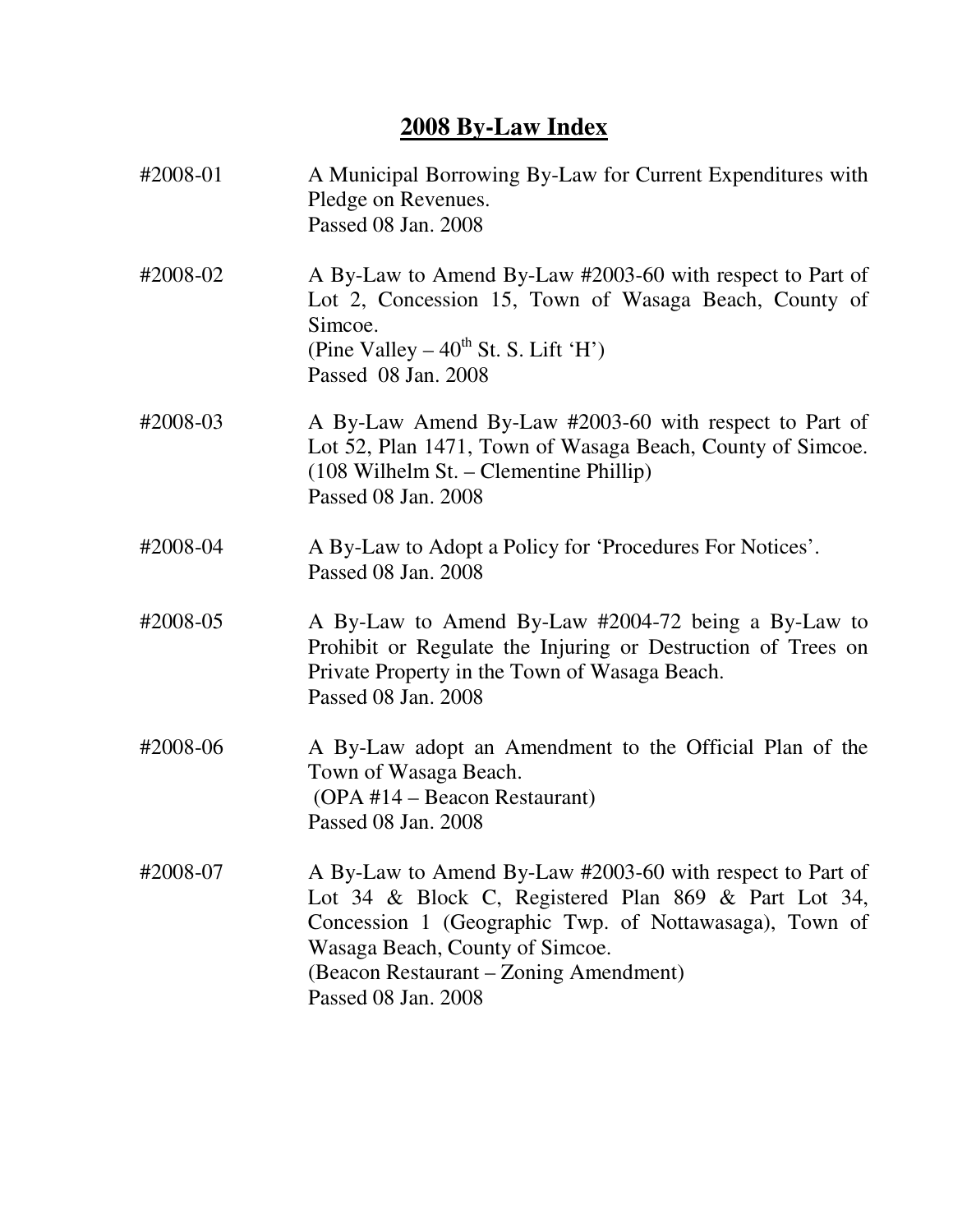## Page 2 – 2008 By-Law Index

| #2008-08           | A By-Law to Amend By-Law #2003-60 with respect to Part of<br>Lot 24, Concession 9, Town of Wasaga Beach, County of<br>Simcoe.<br>(Wasaga Country Life)<br>Passed 08 Jan. 2008                                          |
|--------------------|------------------------------------------------------------------------------------------------------------------------------------------------------------------------------------------------------------------------|
| #2008-09           | A By-Law to Confirm the Proceedings of the Council of the<br>Town of Wasaga Beach at its Regular Meeting held Tuesday,<br>January 08 <sup>th</sup> , 2008.                                                             |
| #2008-10           | A By-Law to Appoint a Business Licensing Officer for the<br>Town of Wasaga Beach.<br>(Karren Kilpatrick)<br>Passed 22 Jan. 2008                                                                                        |
| $\text{\#}2008-11$ | A By-Law to Establish & Adopt a Policy for Accountability<br>and Transparency.<br>Passed 22 Jan. 2008                                                                                                                  |
| #2008-12           | A By-Law to Establish and Adopt a Policy for Delegation of<br>Powers and Duties.<br>Passed 22 Jan. 2008                                                                                                                |
| #2008-13           | A By-Law to Authorize an Encroachment Agreement.<br>(Norbert Marocco $-36th$ and Shore Lane)<br>Passed 22 Jan. 2008                                                                                                    |
| #2008-14           | A By-Law to Assume Certain Streets and the Associated<br>Services, in the Town of Wasaga Beach.<br>(Trillium Forest Subdivision – Phase 1 – Ramblewood Drive,<br>Briarwood Place, Dennis Drive)<br>Passed 22 Jan. 2008 |
| #2008-15           | A By-Law to Assume Certain Streets and the Associated<br>Services, in the Town of Wasaga Beach.<br>(Trillium Forest Subdivision – Phase 2A)<br>Green Pine Crescent, Sugar Maple Lane)<br>Passed 22 Jan. 2008           |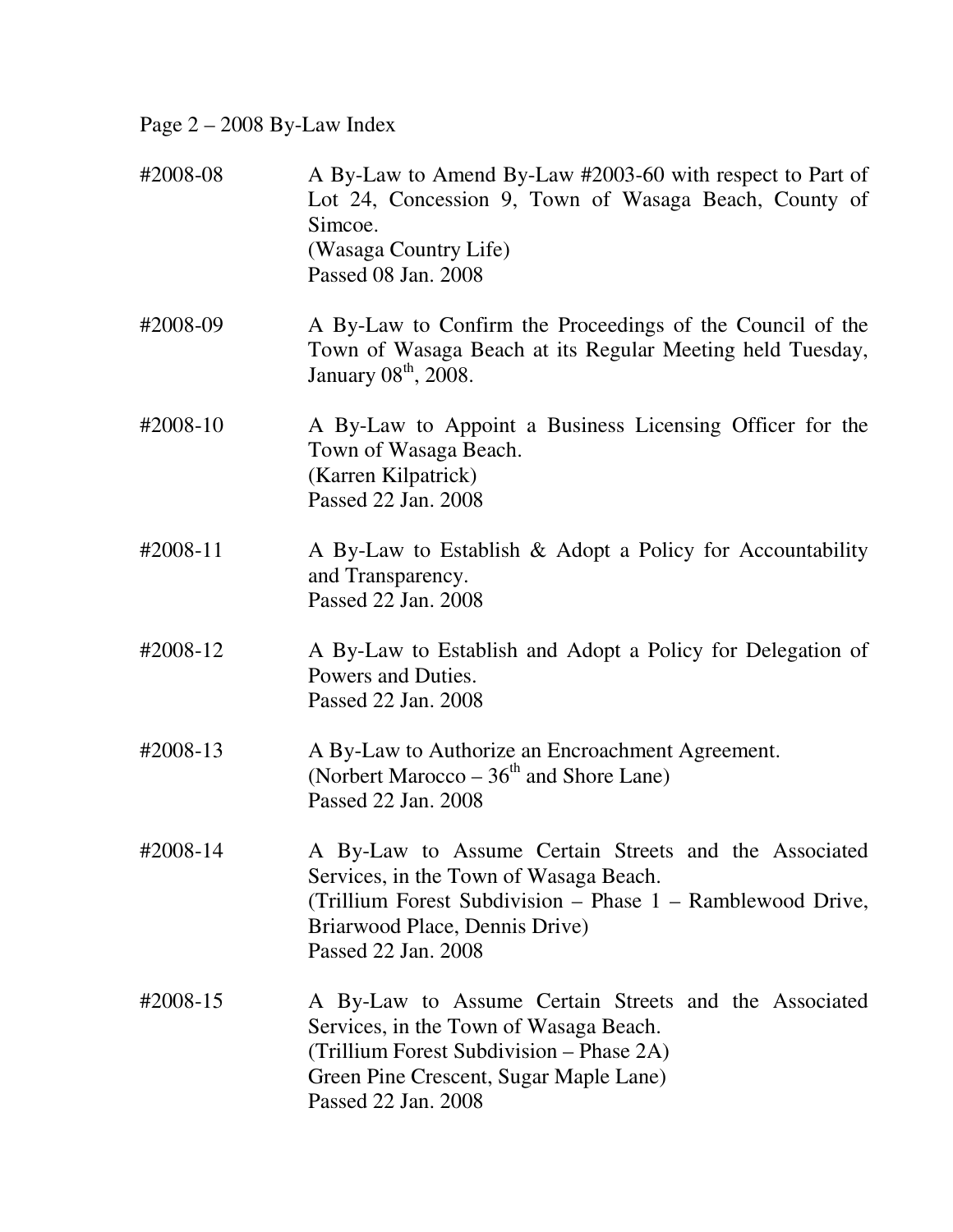Page 3 – 2008 By-Law Index

- #2008-16 A By-Law to Confirm the Proceedings of the Council of the Corporation of the Town of Wasaga Beach at its Regular Meeting held Tuesday, January  $22<sup>nd</sup>$ , 2008.
- #2008-17 A By-Law to Authorize submission of an application to the Ontario Infrastructure Projects Corporation (OIPC) for funding from the Municipal Infrastructure Investment Initiative for a new eligible capital project of the Corporation of the Town of Wasaga Beach, and to approve the expenditure of funds on said eligible capital project. Passed 12 February 2008
- #2008-18 A By-Law to Confirm the Proceedings of the Council of the Corporation of the Town of Wasaga Beach at its Regular Meeting held Tuesday, February  $12<sup>th</sup>$ , 2008.
- #2008-19 A By-Law to Appoint a Deputy Fire Chief. (Wes Higgins) Passed 19 February 2008
- #2008-20 A By-Law to Appoint a Municipal Law Enforcement and Property Standards Officer. (Jon T. Popple) Passed 19 February 2008
- #2008-21 A By-Law to Provide for an Interim Tax Levy and to Provide for the Payment of Taxes and to Provide for Penalty and Interest of 1 ¼% per month. Passed 19 February 2008
- #2008-22 A By-Law to Authorize Execution of an Agreement for the Town of Wasaga Beach for the Joint Services of a Closed Meeting Investigator with the County of Simcoe. Passed 19 February 2008
- #2008-23 A By-Law to Appoint JGM Consulting as the Closed Meeting Investigator for the Town of Wasaga Beach. Passed 19 February 2008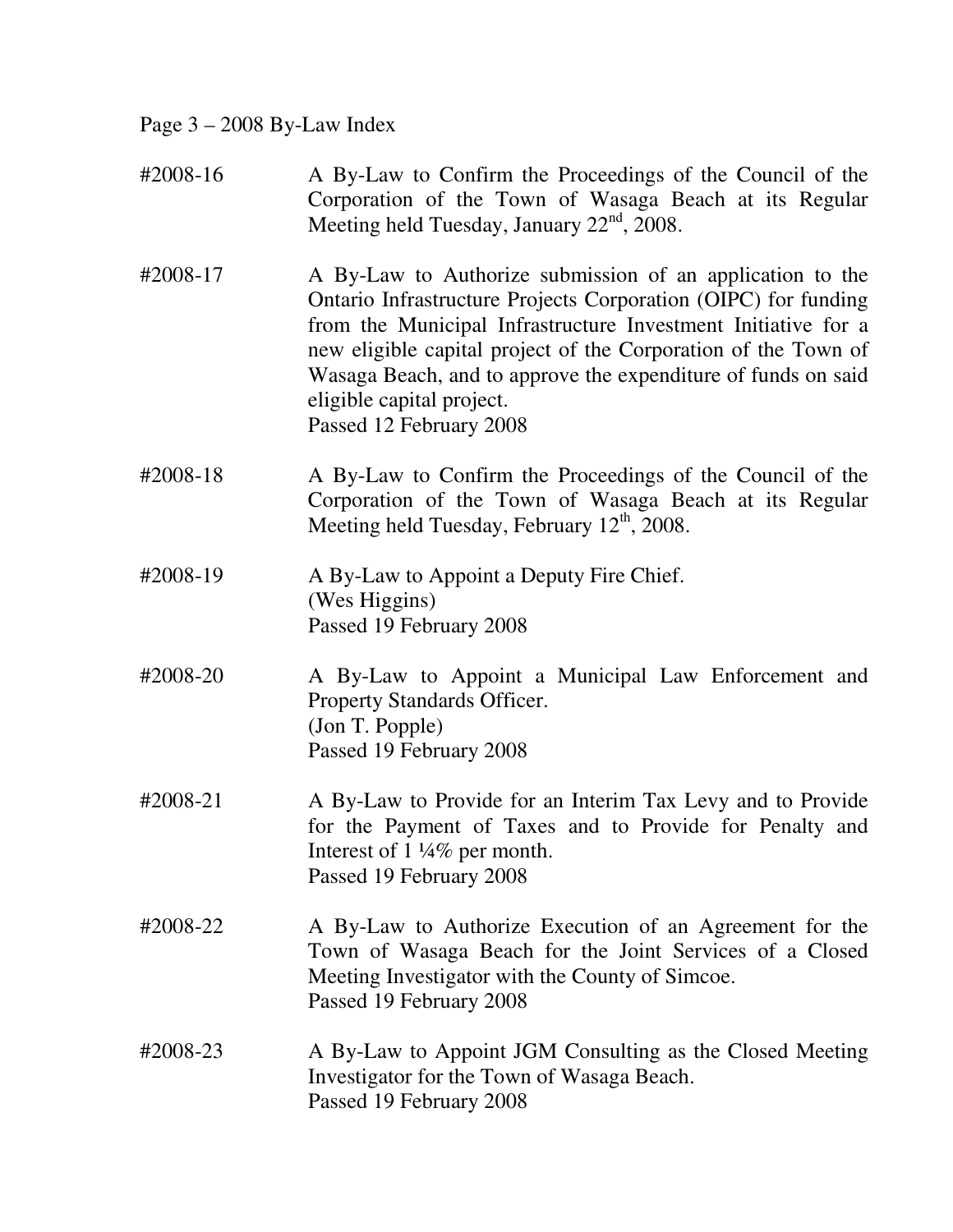Page 4 – 2008 By-Law Index

| #2008-24 | A By-Law to Authorize Execution of an Agreement Between<br>the Town of Wasaga Beach and SK8 Georgian Bay to Utilize<br>Wasaga Stars Arena for the Establishment and Delivery of Off<br>Season Skating Schools in the Town of Wasaga Beach.<br>Passed 19 February 2008 |
|----------|-----------------------------------------------------------------------------------------------------------------------------------------------------------------------------------------------------------------------------------------------------------------------|
| #2008-25 | A By-Law to Confirm the Proceedings of the Council of the<br>Corporation of the Town of Wasaga Beach at its Regular<br>Meeting held Tuesday, February 19 <sup>th</sup> , 2008.                                                                                        |
| #2008-26 | A By-Law to Authorize Execution of the Agreement for the<br>Provision of Funding for Commeration and Celebration of the<br>War of 1812 Bicentennial. (Additional funding)<br>Passed 11 March 2008                                                                     |
| #2008-27 | A By-Law to Deem Parts of Plan 930, Town of Wasaga Beach,<br>Not To Be A Registered Plan of Subdivision for the Purpose of<br>The Planning Act, R.S.O. 1990, C.P. 13, S.50(3).<br>$(S. Bis - Constance Blvd.)$<br>Passed 11 March 2008                                |
| #2008-28 | A By-Law to Amend By-Law #2003-60 with respect to Parts 2<br>& 3, Plan 51R-31930, Town of Wasaga Beach, County of<br>Simcoe.<br>(B&B – Potter, 536 Oxbow Park Drive)<br>Passed 11 March 2008                                                                          |
| #2008-29 | A By-Law to Amend By-Law #2003-60 with respect to Part of<br>Lot 26, Concession 7, Town of Wasaga Beach, County of<br>Simcoe.<br>(Park Place – Phase 5, increase in site coverage)<br>Passed 11 March 2008                                                            |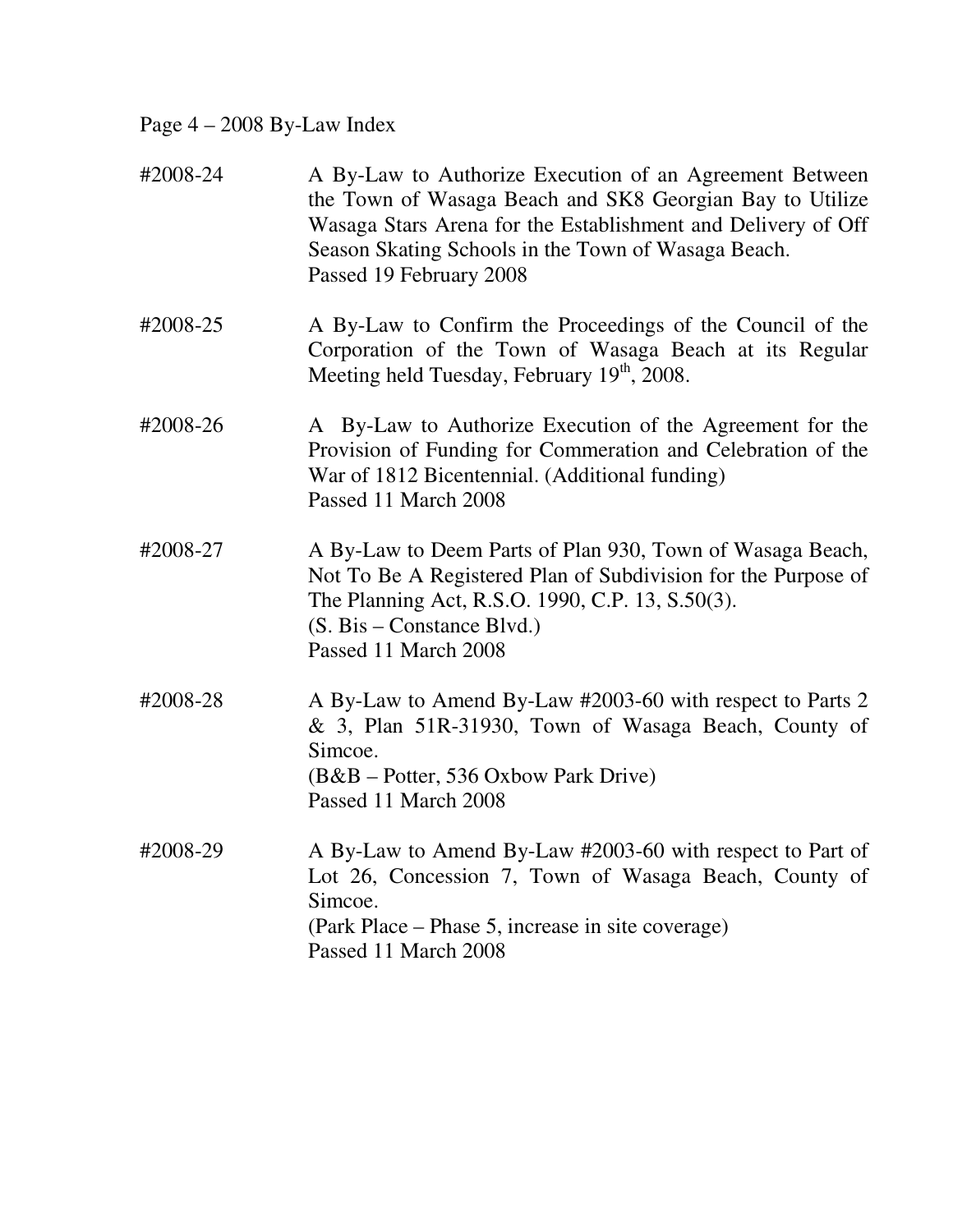## Page 5 – 2008 By-Law Index

| #2008-30 | A By-Law to Amend By-Law #2003-60 with respect to Part of<br>Lot 27, Concession 8 (Geographic Township of Flos), Town of<br>Wasaga Beach, County of Simcoe.<br>(Phase 1 – Wasaga Beach Village, Westbury Road – Berkley<br>Homes)<br>Passed 11 March 2008      |
|----------|----------------------------------------------------------------------------------------------------------------------------------------------------------------------------------------------------------------------------------------------------------------|
| #2008-31 | A By-Law to Confirm the Proceedings of the Council of the<br>Corporation of the Town of Wasaga Beach at its Regular<br>Meeting held Tuesday, March 11, 2008.                                                                                                   |
| #2008-32 | A By-Law to Adopt the 2008 Municipal Operating and Capital<br>Budget and the Four-Year Capital Forecast.<br>Passed 25 March 2008                                                                                                                               |
| #2008-33 | A By-Law to Authorize the Conveyance of Certain Lands<br>within the Town of Wasaga Beach.<br>(Business park – Zancor-MacLads)<br>Passed 25 March 2008                                                                                                          |
| #2008-34 | A By-Law to Amend By-Law #2007-81, The Town of Wasaga<br>Beach Development Charges By-Law.<br>Passed 25 March 2008                                                                                                                                             |
| #2008-35 | A By-Law to Authorize Execution of an Agreement between<br>the Town of Wasaga Beach and CDSS Management, In Trust<br>for the Assignment of purchaser's Interest in Offer to Purchase.<br>(Modestino – $45^{\text{th}}$ & Knox Road W.)<br>Passed 25 March 2008 |
| #2008-36 | A By-Law to Authorize Execution of an Agreement for the<br>Provision of a Full Time Family Medical Practice in the Town<br>of Wasaga Beach.<br>(Dr. Watkins, Kitai, Monte & Singh $-45^{th}$ & Ramblewood)<br>Passed 25 March 2008                             |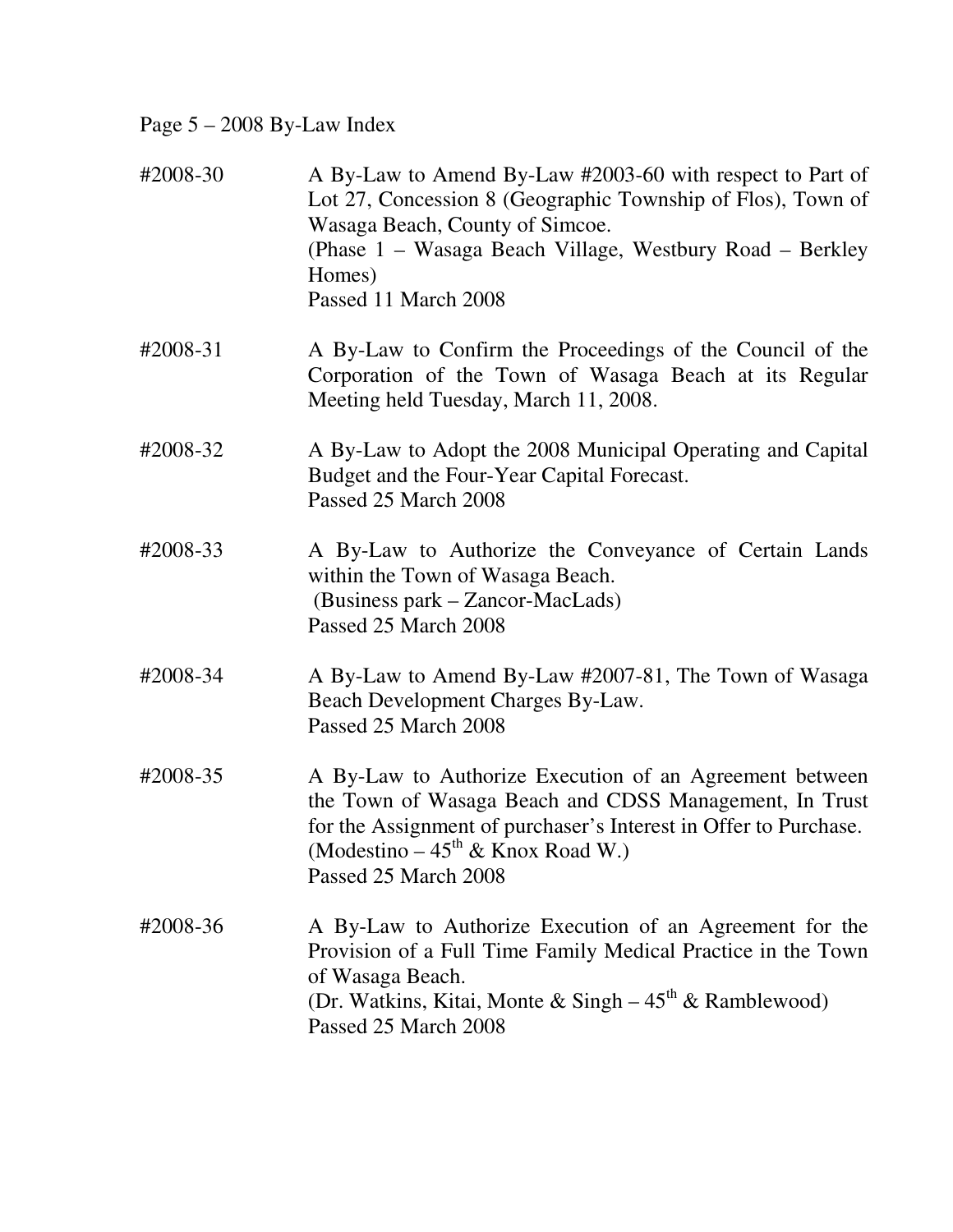Page 6 – 2008 By-Law Index

| #2008-37 | A By-Law to Confirm the Proceedings of the Council of the<br>Corporation of the Town of Wasaga Beach at its Regular<br>Meeting held Tuesday, March 25 <sup>th</sup> , 2008.                                                                       |
|----------|---------------------------------------------------------------------------------------------------------------------------------------------------------------------------------------------------------------------------------------------------|
| #2008-38 | A By-Law to Appoint a Deputy Clerk for the Town of Wasaga<br>Beach.<br>(Acting – Pamela Archdekin – expires 9 Sept. 2008)<br>Passed 8 April 2008                                                                                                  |
| #2008-39 | A By-Law to Amend By-Law #2007-12 being a By-Law to<br>Appoint the Wasaga Beach Public Library Board.<br>(Nancy Donnely)<br>Passed 8 April 2008                                                                                                   |
| #2008-40 | A By-Law to Authorize Extension of the Lease Agreement<br>between the Town of Wasaga Beach and Community Mental<br>Health Services for the Facilities 1621 Mosley Street.<br>Passed 8 April 2008                                                  |
| #2008-41 | A By-Law to Amend By-Law #2003-60 with respect to Lot 32,<br>Plan 1430, Town of Wasaga Beach, County of Simcoe.<br>(Daviau – B&B – 23 31 <sup>st</sup> St. S.)<br>Passed 8 April 2008                                                             |
| #2008-42 | A By-Law to Deem Parts of Plan 930, Town of Wasaga Beach,<br>Not To Be A Registered Plan of Subdivision for the Purpose of<br>The Planning Act, R.S.O. 1990, C.P. 13, S.50(3).<br>(Bis and Rodriguis - 48 Constance Blvd.)<br>Passed 8 April 2008 |
| #2008-43 | A By-Law to Confirm the Proceedings of the Council of the<br>Corporation of the Town of Wasaga Beach at its Regular<br>Meeting held Tuesday, April 8 <sup>th</sup> , 2008.                                                                        |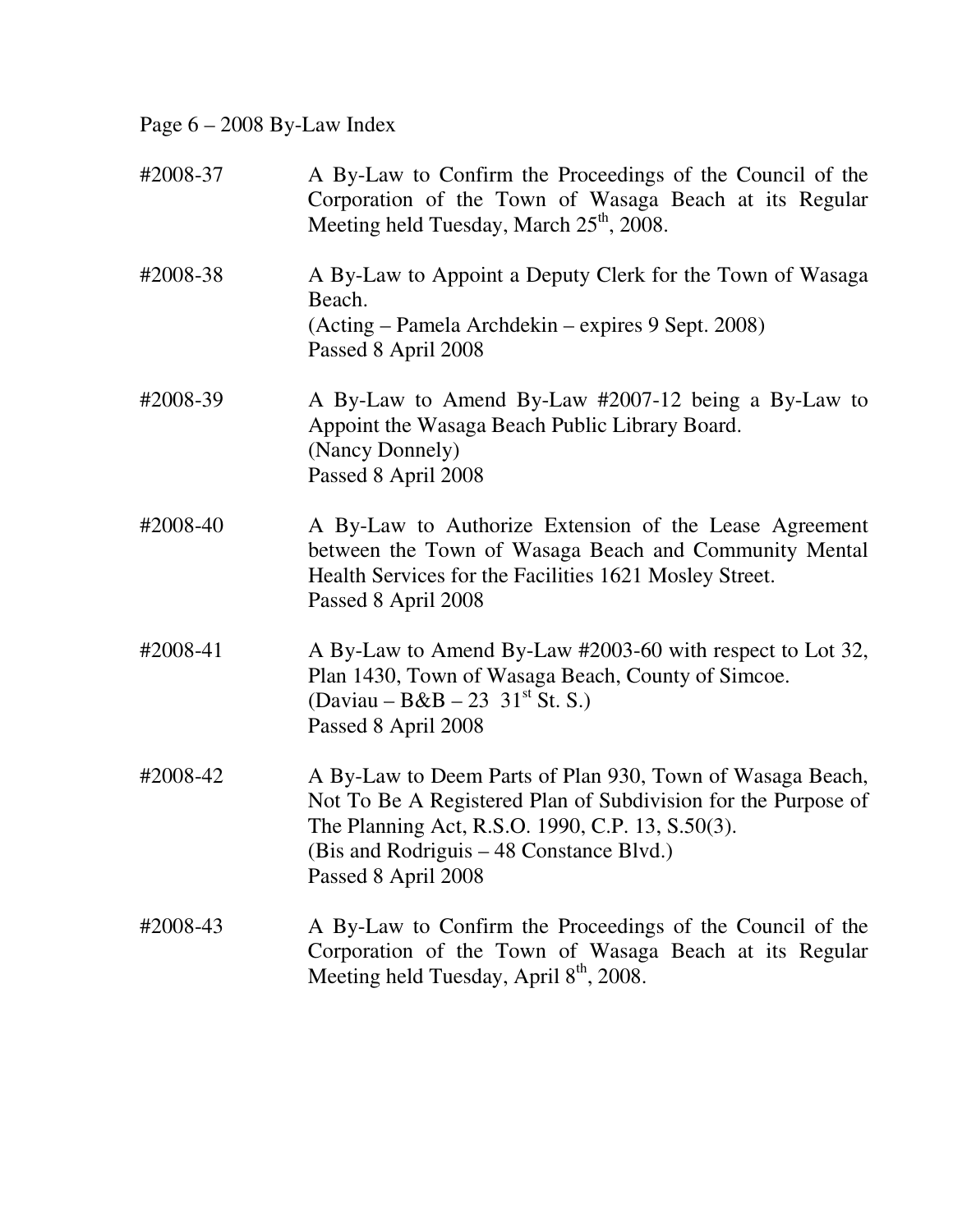## Page 7 – 2008 By-Law Index

| #2008-44 | A By-Law to Amend By-Law 2003-60 with respect to part Lot<br>26, Concession 9, Part 1 of Plan 51R-15434, formerly in the<br>Township of Flos, Town of Wasaga Beach, County of Simcoe.<br>(Lift 'H' – Country Life Phase 4C)<br>Passed 22 April 2008                    |
|----------|------------------------------------------------------------------------------------------------------------------------------------------------------------------------------------------------------------------------------------------------------------------------|
| #2008-45 | A By-Law to Amend By-Law #2003-60 Town of Wasaga<br>Beach Zoning By-Law.<br>(Seasonal Parking of Special Vehicles)<br>Passed 22 April 2008                                                                                                                             |
| #2008-46 | A By-Law to Accept the Dedication of Lands to Create a<br>Portion of Stonebridge Boulevard, and to Declare it a Public<br>Highway in the Town of Wasaga Beach.<br>(Hamount Investments Ltd. – Stonebridge by the Bay<br>Subdivision)<br>Passed 22 April 2008           |
| #2008-47 | A By-Law to Deem Parts of Plan 525, Town of Wasaga Beach,<br>Not To Be A Registered Plan of Subdivision for the Purpose of<br>The Planning Act, R.S.O. 1990, C.P. 13, S.50(3).<br>(former Miramar – Beach Dr. - Beachfront Developments)<br>Passed 22 April 2008       |
| #2008-48 | A By-Law to Amend By-Law #2003-60 with respect to Lots 81<br>and 82 and part of Wasaga Avenue, Registered Plan 525, Town<br>of Wasaga Beach, County of Simcoe.<br>(former Miramar – Beach Dr. - Beachfront Developments -<br>Zoning Amendment)<br>Passed 22 April 2008 |
| #2008-49 | A By-Law to Deem Parts of Plan 869, Town of Wasaga Beach,<br>Not To Be A Registered Plan of Subdivision for the Purpose of<br>The Planning Act, R.S.O. 1990, C.P. 13, S.50(3).<br>(Beacon Restaurant)<br>Passed 22 April 2008                                          |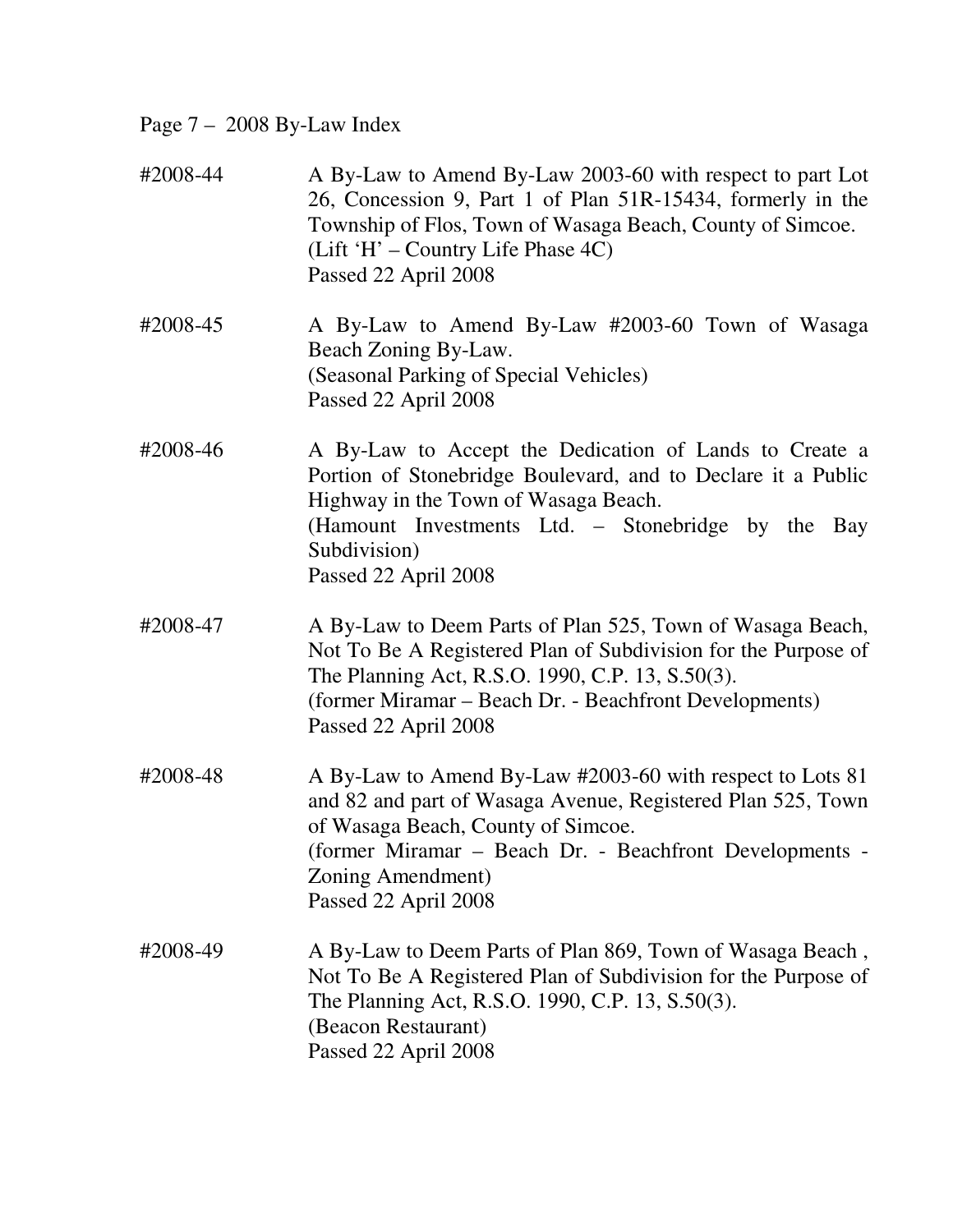Page 8 – 2008 By-Law Index

| #2008-50 | A By-Law to Amend By-Law #2003-60 with respect to Lot<br>240, Plan 705 and Lot 28, Plan 835, Town of Wasaga Beach,<br>County of Simcoe.<br>(DiMichele – Zoning – Mosley & 35th)<br>Passed 22 April 2008                                     |
|----------|---------------------------------------------------------------------------------------------------------------------------------------------------------------------------------------------------------------------------------------------|
| #2008-51 | A By-Law to adopt an Amendment to the Official Plan of the<br>Town of Wasaga Beach.<br>(DiMichele – OPA #15 – Zoning – Mosley & 35th)<br>Passed 22 April 2008                                                                               |
| #2008-52 | A By-Law to Amend By-Law #2003-60 with respect to Part<br>Lot 24, Concession 9, Formerly in the Township of Flos, Town<br>of Wasaga Beach, County of Simcoe.<br>(former Morest Campground – Stonebridge by the Bay)<br>Passed 22 April 2008 |
| #2008-53 | A By-Law to Adopt an Amendment to the Official Plan for the<br>Town of Wasaga Beach.<br>$(OPA #16 - Stonebridge by the Bay)$<br>Passed 22 April 2008                                                                                        |
| #2008-54 | A By-Law to Establish A Casual Wage Grid.<br>Passed 22 April 2008                                                                                                                                                                           |
| #2008-55 | A By-Law to Confirm the Proceedings of the Council of the<br>Corporation of the Town of Wasaga Beach at its Regular<br>Meeting held Tuesday, April $22nd$ , 2008.                                                                           |
| #2008-56 | A By-Law to Appoint A Municipal Law Enforcement and<br>Property Standards Officer.<br>(Cameron R. Castator)<br>Passed 13 May 2008                                                                                                           |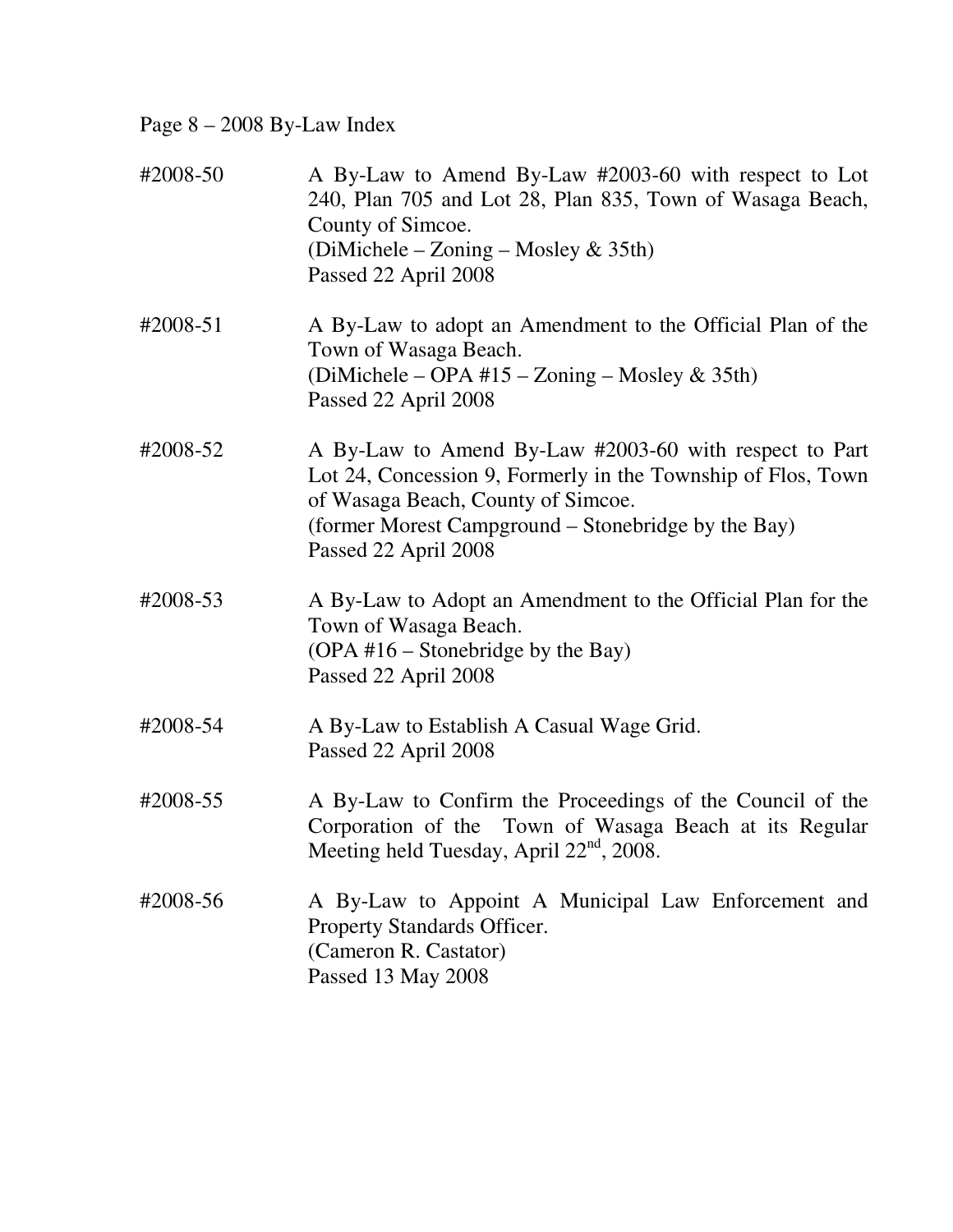# Page 9 – 2008 By-Law Index

| #2008-57 | A By-Law to Appoint Municipal Law Enforcement Officers.<br>(Brian D. Case, Mike Coe, Andrew J. Cowan, Erin Tjart, Adam<br>H. Harrod, Brittany Walsh, Melissa Smith, Carrie Conforzi,<br>Dominique Rowan, Katherine Blohn and Mateusz Tabisz)<br>Passed 13 May, 2008 |
|----------|---------------------------------------------------------------------------------------------------------------------------------------------------------------------------------------------------------------------------------------------------------------------|
| #2008-58 | A By-Law to Rescind by-Law #2005-09 and to Terminate the<br>Agreement with the Simcoe Muskoka Health Unit.<br>Passed 13 May 2008                                                                                                                                    |
| #2008-59 | A By-Law to Amend By-Law #2003-60 with respect to Parts 2-<br>10, Plan 51R-34095, Town of Wasaga Beach, County of<br>Simcoe.<br>(Chapman – Lift 'H' – Shorelane)<br>Passed 13 May 2008                                                                              |
| #2008-60 | A By-Law to Accept the Dedication of Lands to Create a<br>Portion of Wally Drive, in the Town of Wasaga Beach.<br>(363073 Ontario Limited – Georgian Glen Modular Home Park<br>– Parkbridge)<br>Passed 13 May 2008                                                  |
| #2008-61 | A By-Law to Authorize Execution of an Early Payment and<br>Front Ending Agreement for the Reconstruction of Westbury<br>Road in the Town of Wasaga Beach.<br>(Berkley Homes Inc.)<br>Passed 13 May 2008                                                             |
| #2008-62 | A By-Law to Confirm the Proceedings of the Council of the<br>Corporation of the Town of Wasaga Beach at its Regular<br>Meeting held May $13th$ , 2008.                                                                                                              |
| #2008-63 | A By-Law to Appoint a Member to the Property Standards<br>Committee<br>(Brian Kirkwood)<br>Passed 27 May 2008                                                                                                                                                       |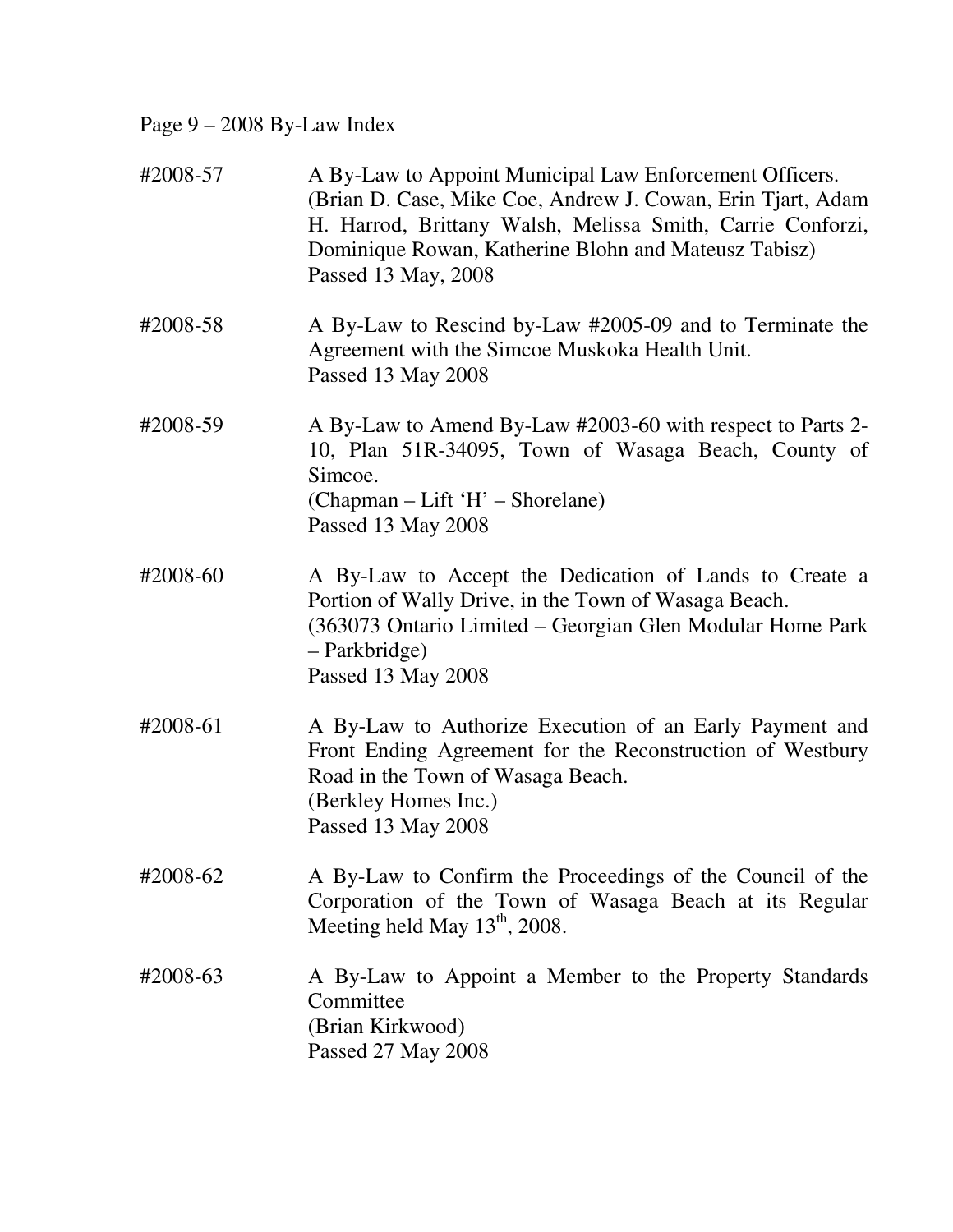Page 10 – 2008 By-Law Index

| #2008-64 | A By-Law to Appoint Municipal Law Enforcement Officers<br>(Julie Parks and Christina MacBean)<br>Passed 27 May 2008                                                                                                                                                                 |
|----------|-------------------------------------------------------------------------------------------------------------------------------------------------------------------------------------------------------------------------------------------------------------------------------------|
| #2008-65 | A By-Law to Set the 2008 Tax Rates, and to Levy Taxes for the<br>Year 2008.<br>Passed 27 May 2008                                                                                                                                                                                   |
| #2008-66 | A By-Law to Deem Parts of Plan 825, Town of Wasaga Beach,<br>Not To Be A Registered Plan of Subdivision for the Purpose of<br>The Planning Act, R.S.O. 1990, C.P. 13, S.50(3).<br>(Intrel Investments (Gambin) – William Avenue, Lots 40, 41,<br>Plan $825$ )<br>Passed 27 May 2008 |
| #2008-67 | A By-Law to Amend By-Law #2003-60 with respect to Lot 32,<br>Plan 1430, Town of Wasaga Beach.<br>(Correcting of Zoning By-Law)<br>Passed 27 May 2008                                                                                                                                |
| #2008-68 | A By-Law to Amend By-Law #2003-60 with respect to Part of<br>Lot 25, Concession 8, formerly in the Township of Flos, Town<br>of Wasaga Beach, County of Simcoe.<br>(Equity Savings Corp. - 637 Mosley St.)<br>Passed 27 May 2008                                                    |
| #2008-69 | A By-Law to confirm the Proceedings of the Council of the<br>Corporation of the Town of Wasaga Beach at its Regular<br>Meeting held Tuesday, May $27th$ , 2008.                                                                                                                     |
| #2008-70 | A By-Law to Amend By-Law #2003-60 with respect to Lot 15,<br>Plan 758, Town of Wasaga Beach, County of Simcoe.<br>(Zompanti – Lift 'H' – Knox Road East)<br>Passed 10 June 2008                                                                                                     |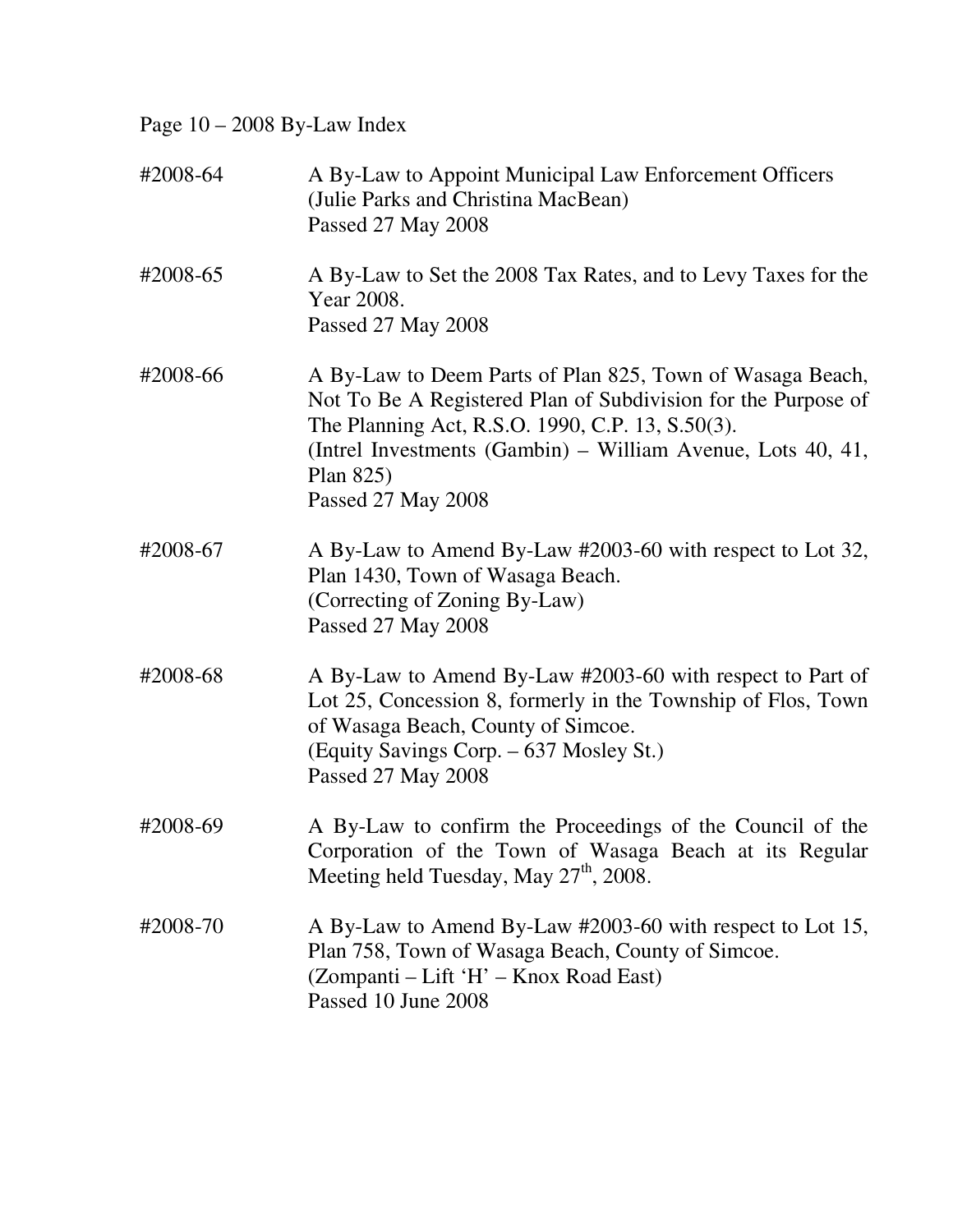Page 11 - 2008 By-Law Index

| #2008-71 | A By-Law to Authorize Execution of the Agreement for the<br>Funding for Services of a Tourism Strategic Investment Grant<br>for the Town of Wasaga Beach.<br>$(\$40,000$ grant)<br>Passed 10 June 2008                                                         |
|----------|----------------------------------------------------------------------------------------------------------------------------------------------------------------------------------------------------------------------------------------------------------------|
| #2008-72 | A By-Law to Authorize Execution of an Agreement for the<br>Provision of Funding for the Pedestrian Mall Fire Tourism<br>Recovery Promotion Marketing Initiative.<br>$(\$60,000 \text{ grant})$<br>Passed 10 June 2008                                          |
| #2008-73 | A By-Law to Confirm the Proceedings of the Council of the<br>Corporation of the Town of Wasaga Beach at its Regular<br>Meeting held Tuesday, June 10, 2008.                                                                                                    |
| #2008-74 | A By-Law to Amend By-Law #2003-60 with respect to Lots 40<br>and 41, Plan 825, Town of Wasaga Beach, County of Simcoe.<br>(Gambin – Intrel Investments – William Avenue – Lift 'H')<br>Passed 24 June 2008                                                     |
| #2008-75 | A By-Law to Deem Parts of Plan 1458, Town of Wasaga<br>Beach, Not To Be A Registered Plan of Subdivision for the<br>Purpose of The Planning Act, R.S.O. 1990, C.P. 13, S.50(3).<br>(Tony Todaro Deeming - Mosley Street)<br>Passed 24 June 2008                |
| #2008-76 | A By-Law to Authorize Execution of a Lease Agreement<br>between the Town of Wasaga Beach and Beachfront<br>Development Inc.<br>(Spruce Street Parking Lot at the intersection of Spruce Street,<br>Beach Drive and the Pedestrian Mall)<br>Passed 24 June 2008 |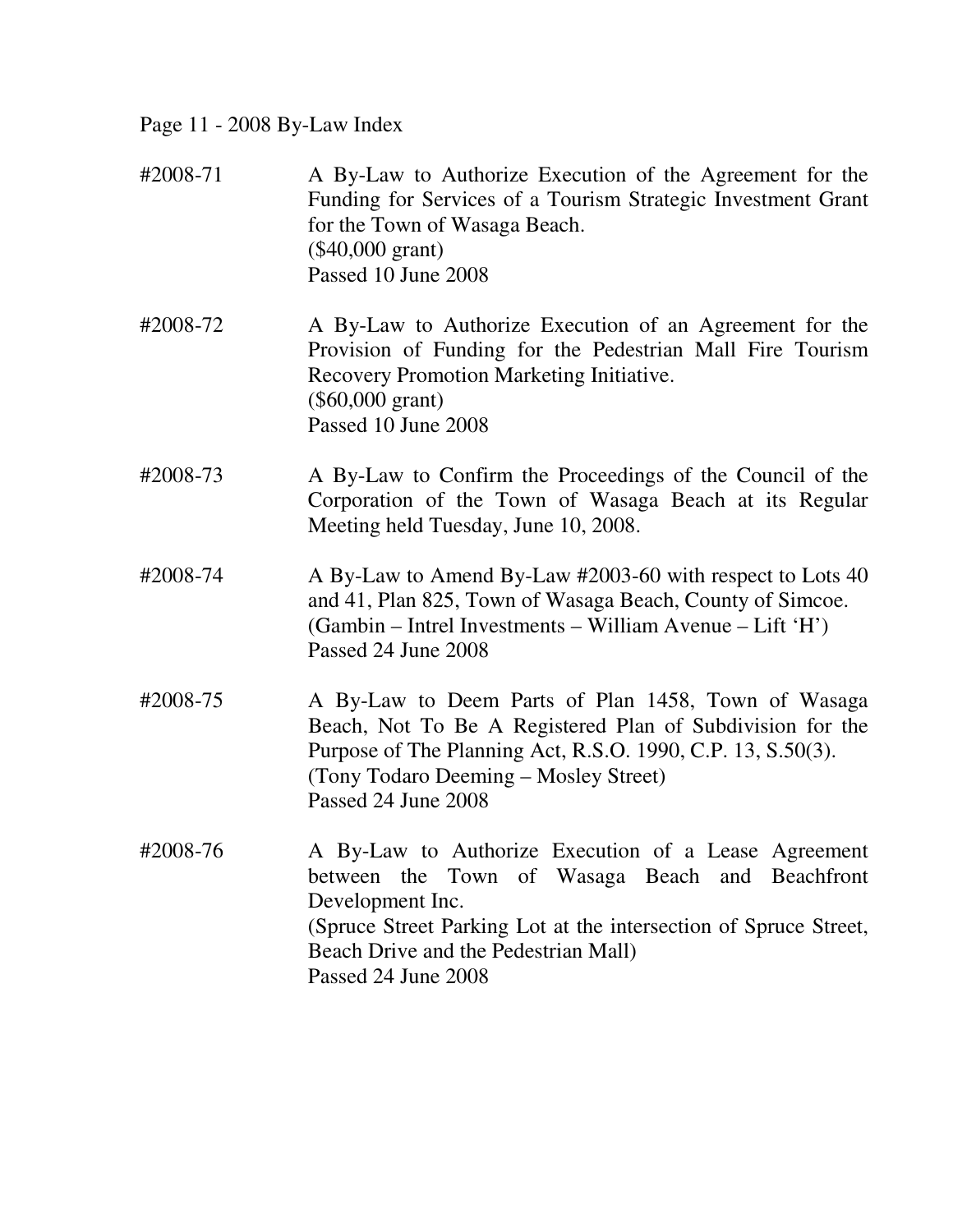Page 12 – 2008 By-Law Index

| #2008-77 | A By-Law to Authorize an Amendment to an Agreement for<br>the Use of and Operation of Certain Lands as Part of the<br>Playland Parking Lot.<br>(Beachfront Development Inc. – Dov Levy)<br>Passed 24 June 2008                                                      |
|----------|---------------------------------------------------------------------------------------------------------------------------------------------------------------------------------------------------------------------------------------------------------------------|
| #2008-78 | A By-Law to Confirm the Proceedings of the Council of the<br>Corporation of the Town of Wasaga Beach at its Regular<br>Meeting held Tuesday, June 24 <sup>th</sup> , 2008.                                                                                          |
| #2008-79 | A By-Law to Authorize Execution of an Agreement between<br>Georgian Coach Lines Inc. and the Town of Wasaga Beach for<br>the Provision of a Public Transit Service.<br>Passed 29 July 2008                                                                          |
| #2008-80 | A By-Law to Deem Parts of Plan 930, Town of Wasaga Beach,<br>Not to be a Registered Plan of Subdivision for the Purpose of<br>Planning Act R.S.O. 1990, C.P.13, S.50(3).<br>(Lift 'H'-67&71 Constance Blvd. - Kenneth & Margaret<br>Cameron)<br>Passed 29 July 2008 |
| #2008-81 | A By-Law to Deem Parts of Plan 814, Town of Wasaga Beach,<br>Not to be a Registered Plan of Subdivision for the Purpose of<br>the Planning Act R.S.O. 1990, C.P.13, S.50(3).<br>(Lift 'H' – 400 Coastline Drive – Sceptre Development)<br>Passed 29 July 2008       |
| #2008-82 | A By-Law to Confirm the Proceedings of the Council of the<br>Corporation of the Town of Wasaga Beach at its Regular<br>Meeting held Tuesday, July 29 <sup>th</sup> , 2008.                                                                                          |
| #2008-83 | A By-Law to Deem Parts of Plan 708, Town of Wasaga Beach<br>Not To Be A Registered Plan of Subdivision for the Purpose of<br>The Planning Act, R.S.O. 1990, C.P. 13, S.50(3)<br>(Vidor Wong - 1147 River Road East)<br>Passed 19 August 2008                        |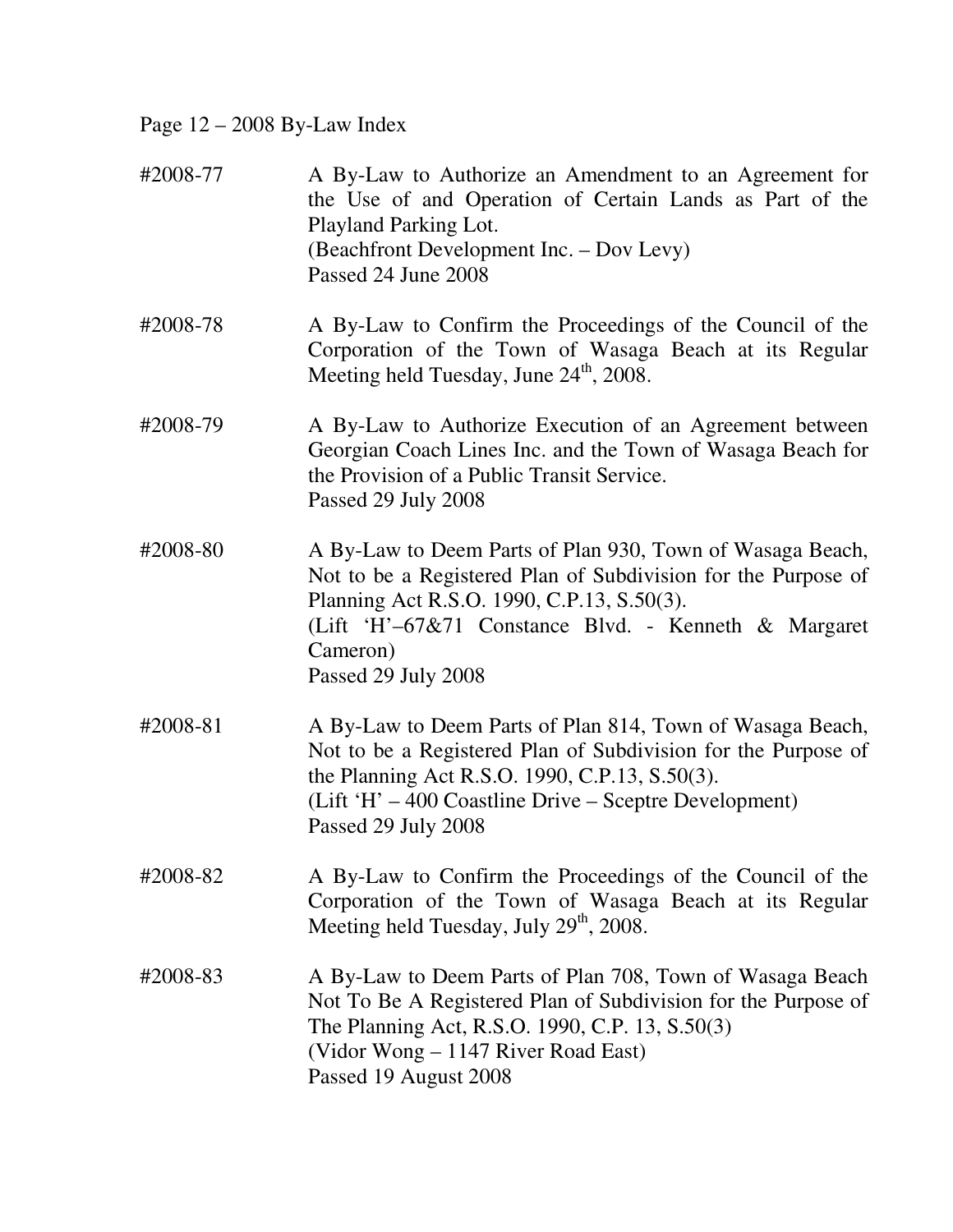Page 13 – 2008 By-Law Index

| #2008-84 | A By-Law to Amend By-Law #2003-60 with respect to Part<br>Lot 11, Concession 15, Formerly in the Township of Sunnidale,<br>Town of Wasaga Beach, County of Simcoe.<br>(Parkbridge - 2263 Klondike Park Road)<br>Passed 19 August 2008 |
|----------|---------------------------------------------------------------------------------------------------------------------------------------------------------------------------------------------------------------------------------------|
| #2008-85 | A By-Law to Confirm the Proceedings of the Council of the<br>Corporation of the Town of Wasaga Beach at its Regular<br>Meeting held Tuesday, August 19th, 2008.                                                                       |
| #2008-86 | A By-Law to Amend By-Law #2008-38 being a By-Law to<br>Appoint a Deputy Clerk for the Town of Wasaga Beach.<br>(Pam Archdekin)<br>Passed 9 September 2008                                                                             |
| #2008-87 | A By-Law to Amend By-Law #2007-12 being a By-Law to<br>Appoint the Wasaga Beach Library Board.<br>(Joan Bercovich & Leslie McKay)<br>Passed 9 September 2008                                                                          |
| #2008-88 | A By-Law to Amend By-Law #2007-13 being a By-Law to<br>Appoint the Accessibility Advisory Committee.<br>(Fred Heyduk)<br>Passed 9 September 2008                                                                                      |
| #2008-89 | A By-Law to Close, Stop up and Authorize the Conveyance of<br>Certain Lands within the Town of Wasaga Beach.<br>(Klonowski-Elizabeth St.)<br>Passed 9 September 2008                                                                  |
| #2008-90 | A By-Law to Amend By-Law # 2003-19 of the Corporation of<br>the Town of Wasaga Beach.<br>(Smoking)<br>Passed 9 September 2008                                                                                                         |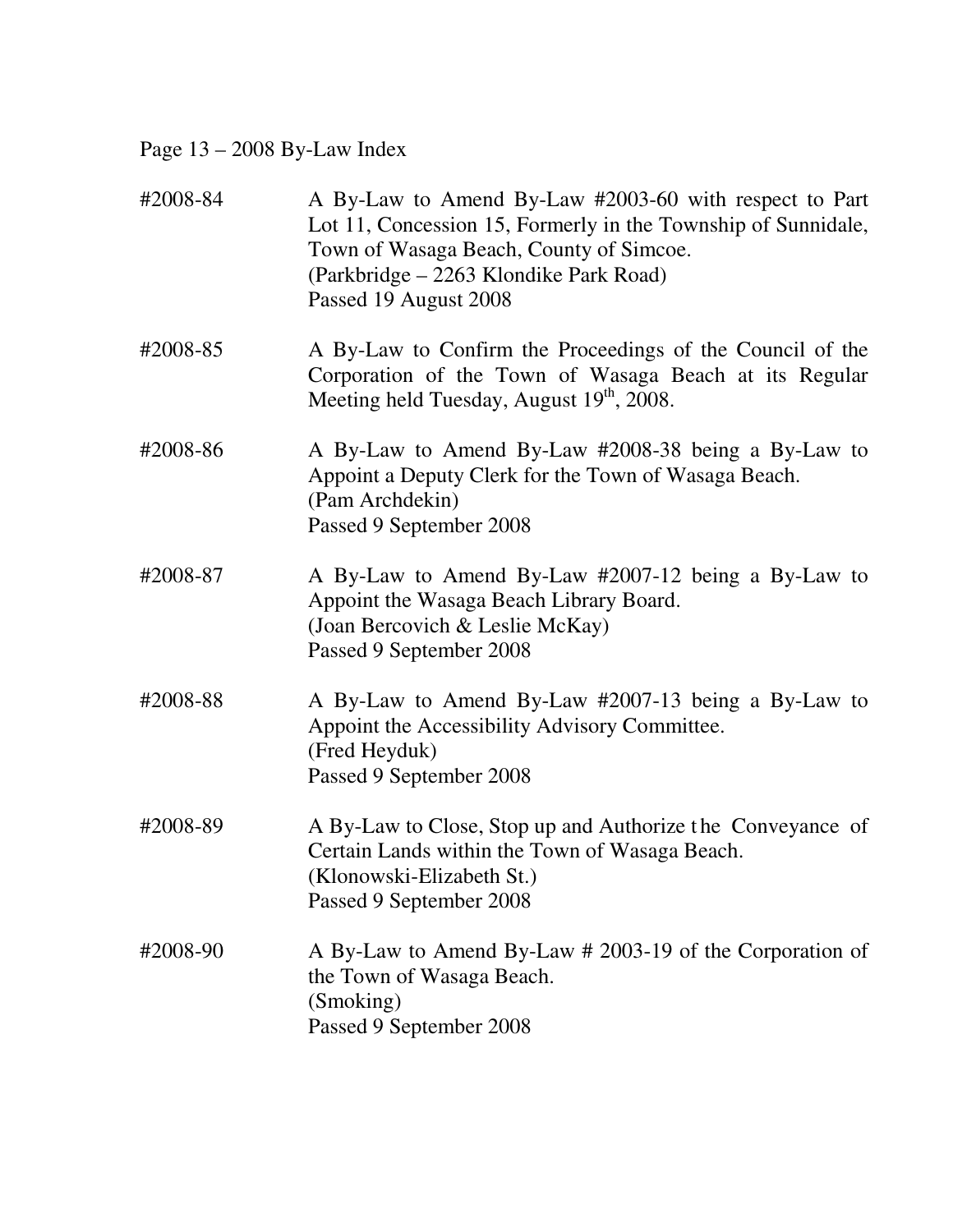Page 14 – 2008 By-Law Index

| #2008-91 | A By-Law to Prohibit Unnecessary Idling of Vehicles within<br>the Town of Wasaga Beach.<br>Passed 9 September 2008                                                                                                                                              |
|----------|-----------------------------------------------------------------------------------------------------------------------------------------------------------------------------------------------------------------------------------------------------------------|
| #2008-92 | A By-Law to Deem Parts of Plan 814, Town of Wasaga Beach,<br>not to be a Registered Plan of Subdivision for the Purpose of<br>the Planning Act R.S.O. 1990, C.P.13, S.50(3).<br>(Septre Deverlopments, River Road East - Aqua Beach)<br>Passed 9 September 2008 |
| #2008-93 | A By-Law to Amend By-Law #2003-60 with respect to Part of<br>Lot 26 & 23, Concession 9 Town of Wasaga Beach, County of<br>Simcoe.<br>(Hamount Clubhouse – Zoning)<br>Passed 9 September 2008                                                                    |
| #2008-94 | A By-Law to Adopt an Amendment to the Official Plan of the<br>Town of Wasaga Beach.<br>(Hamount Clubhouse – OPA #17)<br>Passed 9 September 2008                                                                                                                 |
| #2008-95 | A By-Law to Confirm Proceedings of the Council of the<br>Corporation of the Town of Wasaga Beach at its Regular<br>Meeting held Tuesday, September 9, 2008.                                                                                                     |
| #2008-96 | A By-Law to Deem Part of Plan 547, Town of Wasaga Beach,<br>Not to be a Registered Plan of Subdivision for the Purpose of<br>the Planning Act R.S.O. 1990, C.P. 13, S.50(3).<br>(Pier 24 – River Road East $& Beck$ )<br>Passed 23 September 2008               |
| #2008-97 | A By-Law to Amend By-Law #2003-60 with respect to Part of<br>Lot 27, Concession 8, (Geographic Twp. Of Flos) Town of<br>Wasaga Beach, County of Simcoe.<br>(Berkley Homes – Zoning By-Law Amendment)<br>Passed 23 September 2008                                |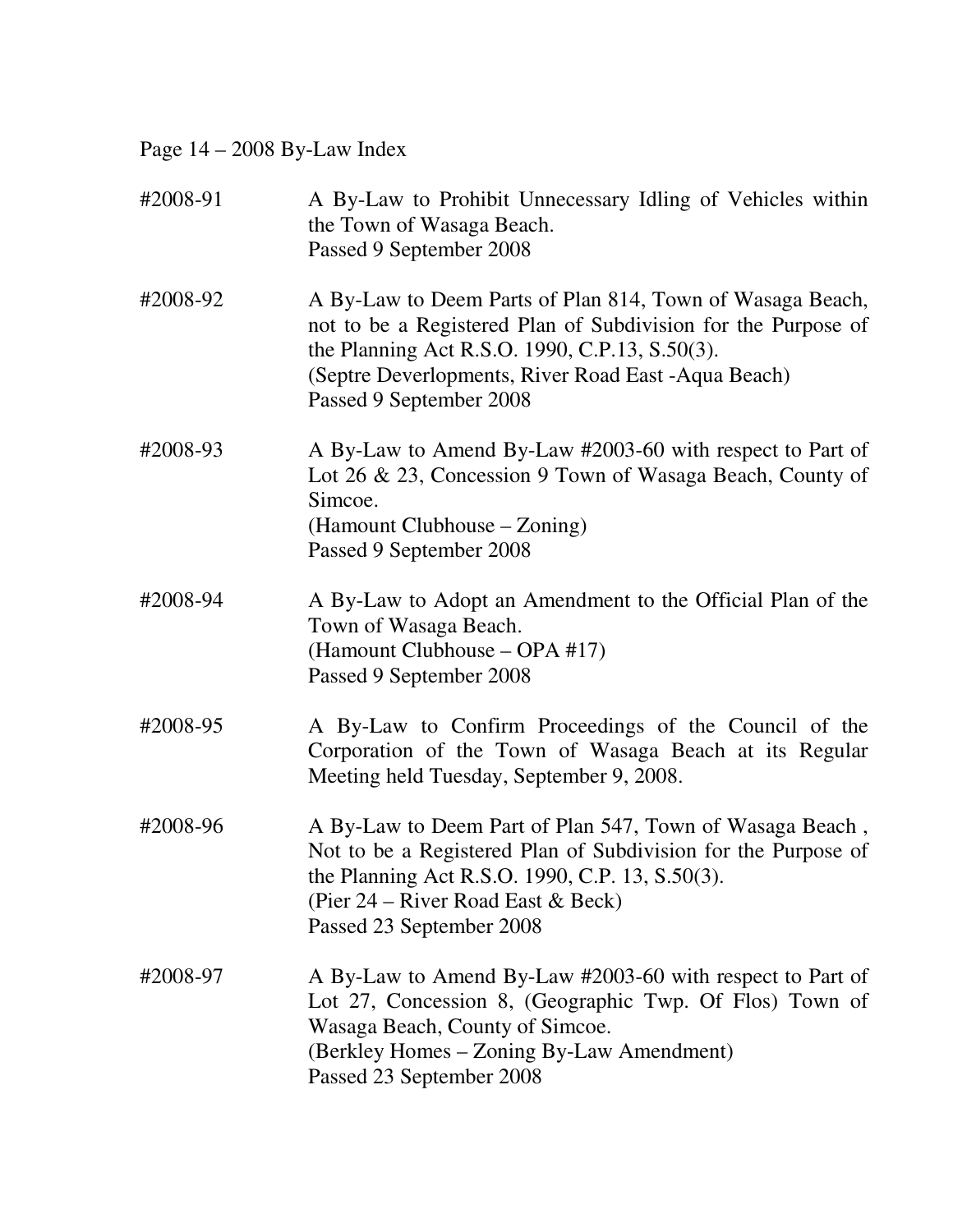Page 15 – 2008 By-Law Index

| #2008-98  | A By-Law to Confirm Proceedings of the Council of the<br>Corporation of the Town of Wasaga Beach at its Regular<br>Meeting held Tuesday, September 23, 2008.                                                                                                                                                     |
|-----------|------------------------------------------------------------------------------------------------------------------------------------------------------------------------------------------------------------------------------------------------------------------------------------------------------------------|
| #2008-99  | A By-Law to Confirm Proceedings of the Council of the<br>Corporation of the Town of Wasaga Beach at its Regular<br>Meeting held Tuesday, October 14, 2008.                                                                                                                                                       |
| #2008-100 | A By-Law to Amend By-Law #2003-60 with respect to Lot 56,<br>Plan 839, Town of Wasaga Beach, County of Simcoe.<br>(Lift 'H' – Oxbow Park Drive – Orsi)<br>Passed 28 October 2008                                                                                                                                 |
| #2008-101 | A By-Law to Confirm Proceedings of the Council of the<br>Corporation of the Town of Wasaga Beach at its Regular<br>Meeting held Tuesday, October 28, 2008.                                                                                                                                                       |
| #2008-102 | A By-Law to Confirm Proceedings of the Council of the<br>Corporation of the Town of Wasaga Beach at its Regular<br>Meeting held Tuesday, November 11, 2008.                                                                                                                                                      |
| #2008-103 | A By-Law to Amend By-Law #81-7 of the Corporation of the<br>Town of Wasaga Beach.<br>(Noise By-Law)<br>Passed 25 November 2008                                                                                                                                                                                   |
| #2008-104 | A By-Law to Exempt Lots 1 through to 11 and Block "A" of<br>Registered Plan M-46 of the Town of Wasaga Beach, County of<br>Simcoe, from Part Lot Control imposed by Section 50(5) of the<br>Planning Act, R.S.O. 1990, C.P. 13.<br>(Part Lot Control – Bremont Homes – Christy Drive)<br>Passed 25 November 2008 |
| #2008-105 | A By-Law to Amend By-Law #2003-60 with respect to Block 5<br>of Part of Lot 26, Concession 9, Formerly in the Township of<br>Flos, Town of Wasaga Beach, County of Simcoe.<br>(StoneBridge By the Bay – RRE & Main St.)<br>Passed 25 November 2008                                                               |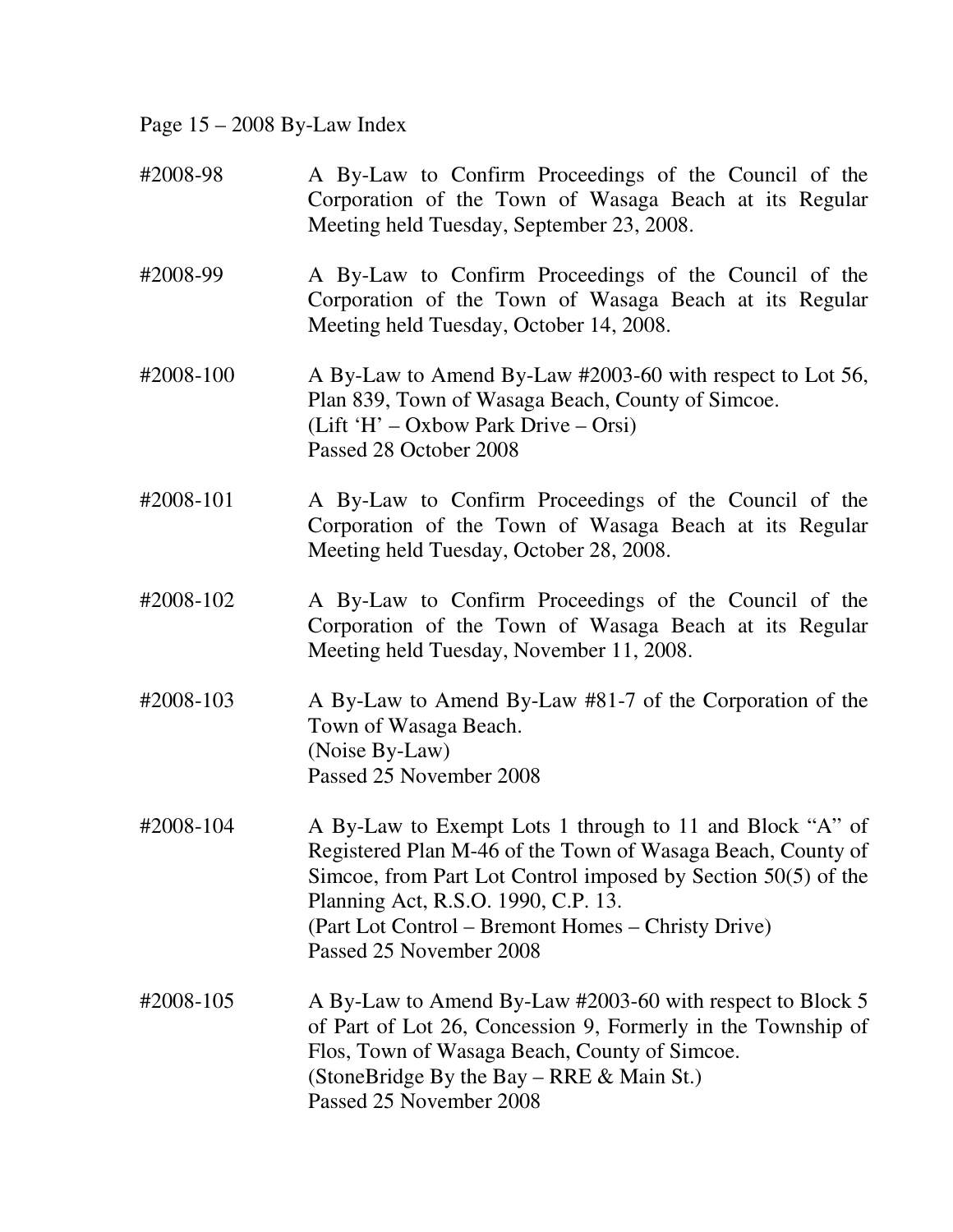Page 16 – 2008 By-Law Index

| #2008-106 | A By-Law to Confirm Proceedings of the Council of the<br>Corporation of the Town of Wasaga Beach at its Regular<br>Meeting held Tuesday, November 25, 2008.                                                                                                   |
|-----------|---------------------------------------------------------------------------------------------------------------------------------------------------------------------------------------------------------------------------------------------------------------|
| #2008-107 | A By-Law to Amend By-Law #2003-60 with respect to Part of<br>Lot 36, Concession 4, in the former Township of Nottawasaga,<br>now the Town of Wasaga Beach, County of Simcoe.<br>(Berkley Homes – Hwy 26)<br>Passed 16 December 2008                           |
| #2008-108 | A By-Law to Adopt Amendment No. 18 to the Official Plan of<br>the Town of Wasaga Beach.<br>(Baycliffe Homes $-250$ Morgan Rd., $45th$ St. & Wasaga Sands<br>Drive)<br>Passed 16 December 2008                                                                 |
| #2008-109 | A By-Law to Authorize Execution of an Articulation<br>Agreement with Service Canada for Use of an Office for An<br>Outreach Program.<br>Passed 16 December 2008                                                                                               |
| #2008-110 | A By-Law to Authorize Execution of a Letter of Agreement<br>with the Minister of Transportation for the Province of Ontario<br>related to Funding provided under the Dedicated Gas Tax<br>Funds for Public Transportation Program.<br>Passed 16 December 2008 |
| #2008-111 | A By-Law to Authorize an Encroachment Agreement.<br>$(200 \text{ Smallman Drive} - S. \text{Maltby})$<br>Passed 16 December 2008                                                                                                                              |
| #2008-112 | A By-Law to Implement a Wage Increase and Changes to<br>Terms and Conditions of Employment for Non-Union Full-<br>Temporary Full-Time and Temporary Part-Time<br>Time,<br>Employees and to Amend By-Law #2007-22.<br>Passed 16 December 2008                  |